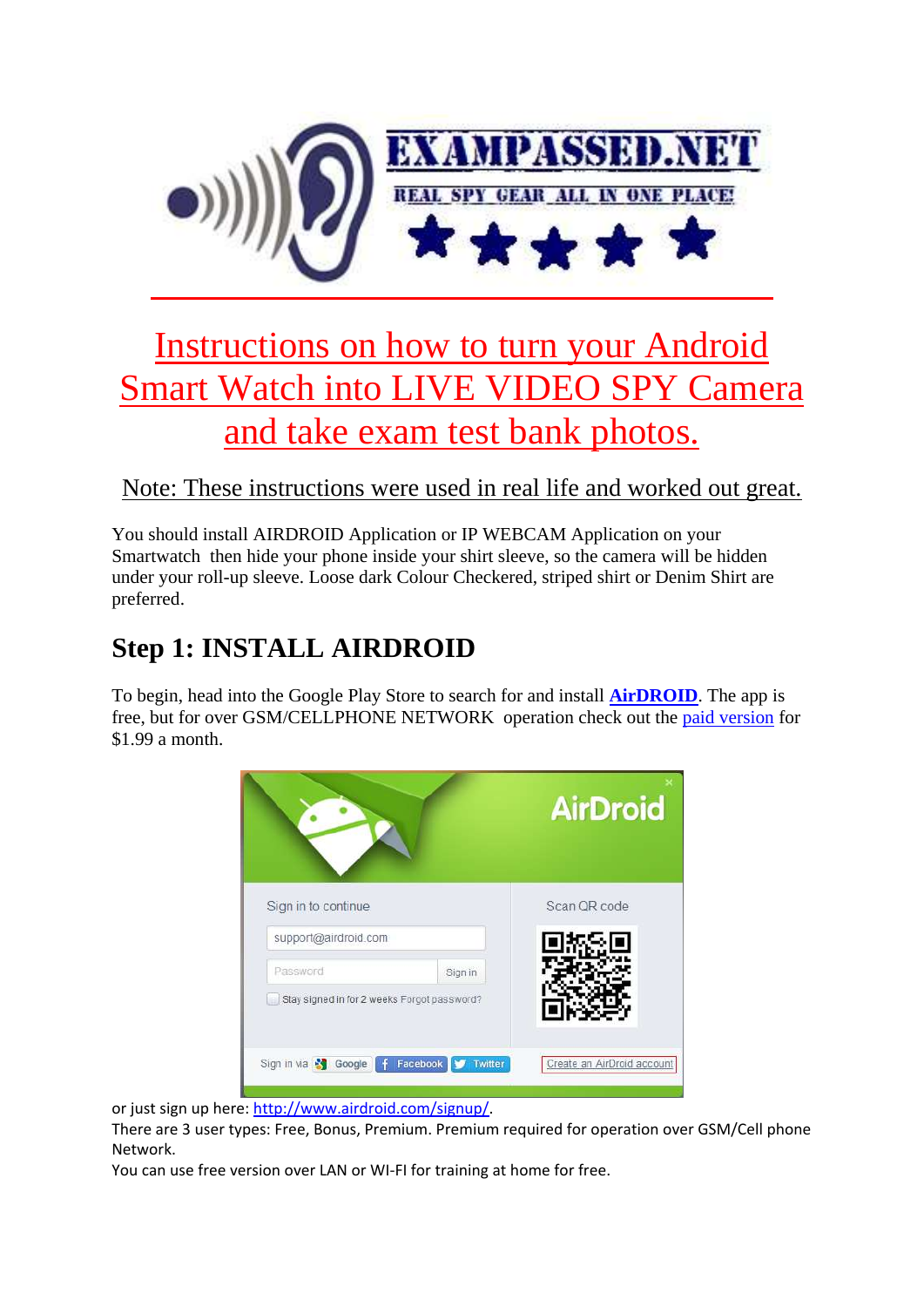### **Step 2: USE LIVE CAMERA and MAKE PHOTOS**

View what the Android device's front or rear camera is seeing in nearly real-time. Take photos or use it as a monitor, more cool possibilities are waiting for you to explore! Tips: This feature is only for Premium Users under [Remote Connection Mode.](http://help.airdroid.com/customer/portal/articles/1296171)

> Sign in to **[web.airdroid.com](http://web.airdroid.com/)**. Find the **Camera** icon and click it to open

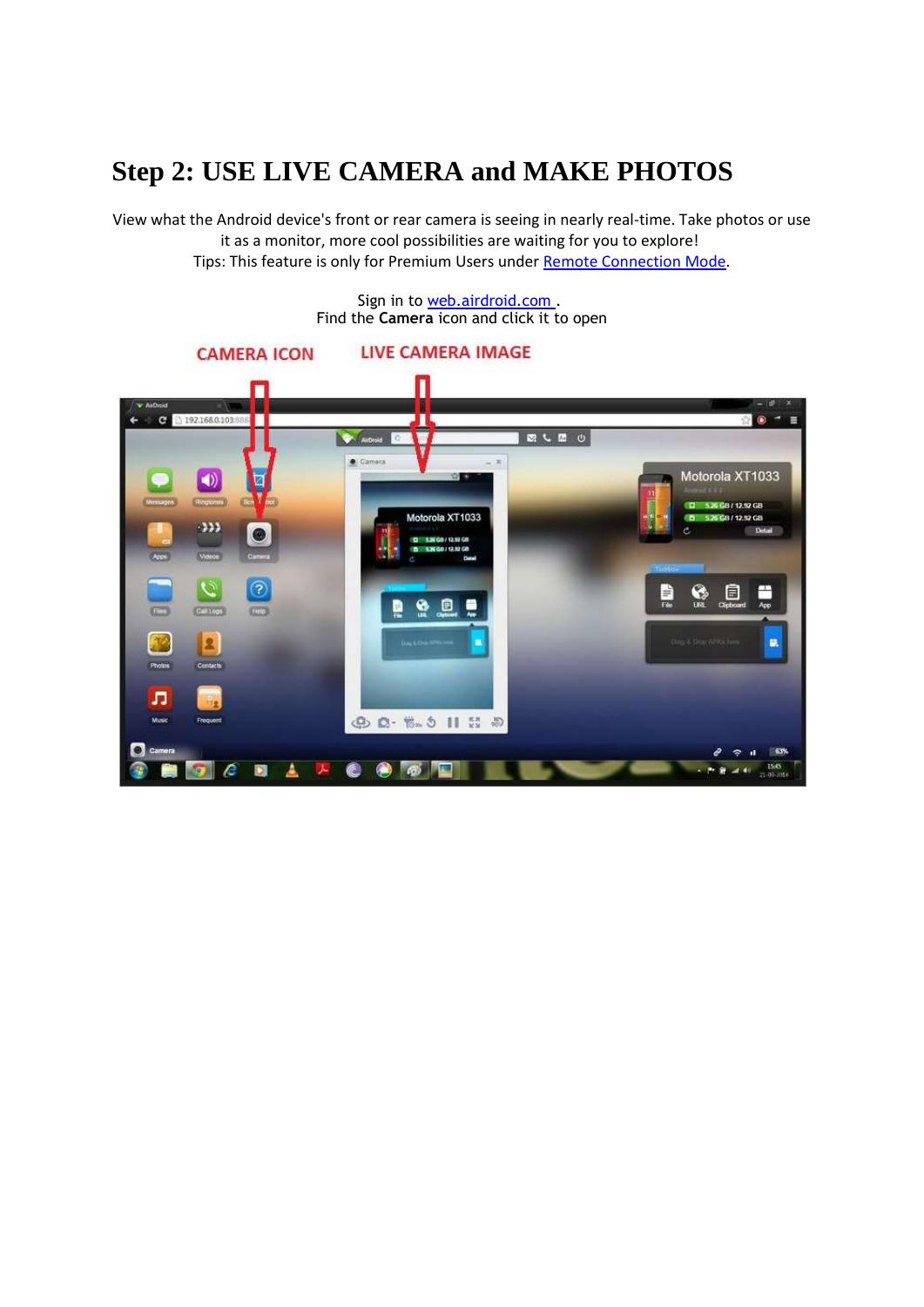

**How to take photos?** You may click the second icon to take a photo with your device's camera.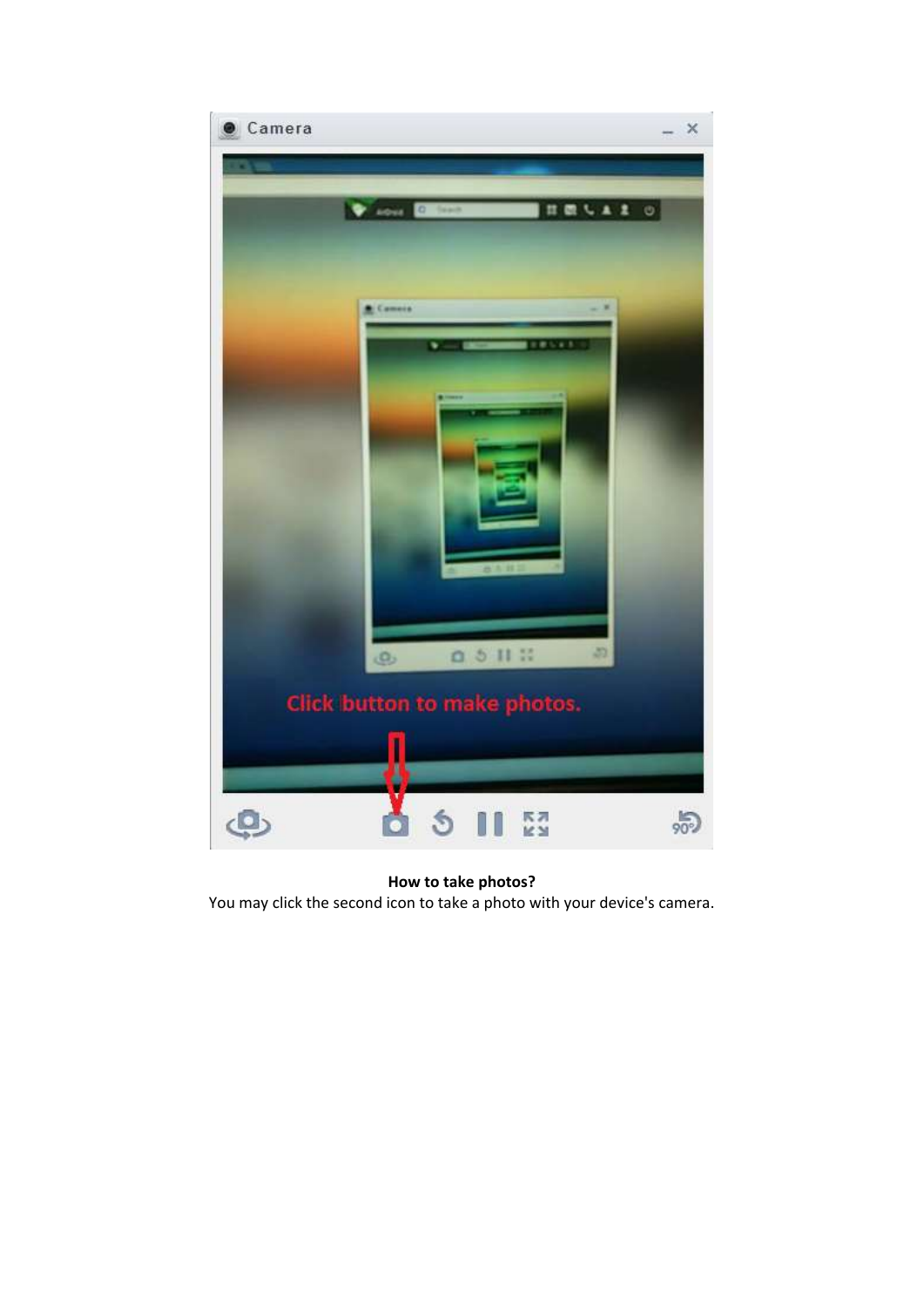

# **Where are the photos?**

The photos taken by AirDroid on the web desktop will be saved to your PC/laptop (Usually saved in C:\Users\admin\Downloads), they will not be saved in your device.

## IP WEBCAM APPICATION.

Download it here: **https://play.google.com/store/apps/details?id=com.pas.webcam&hl=en**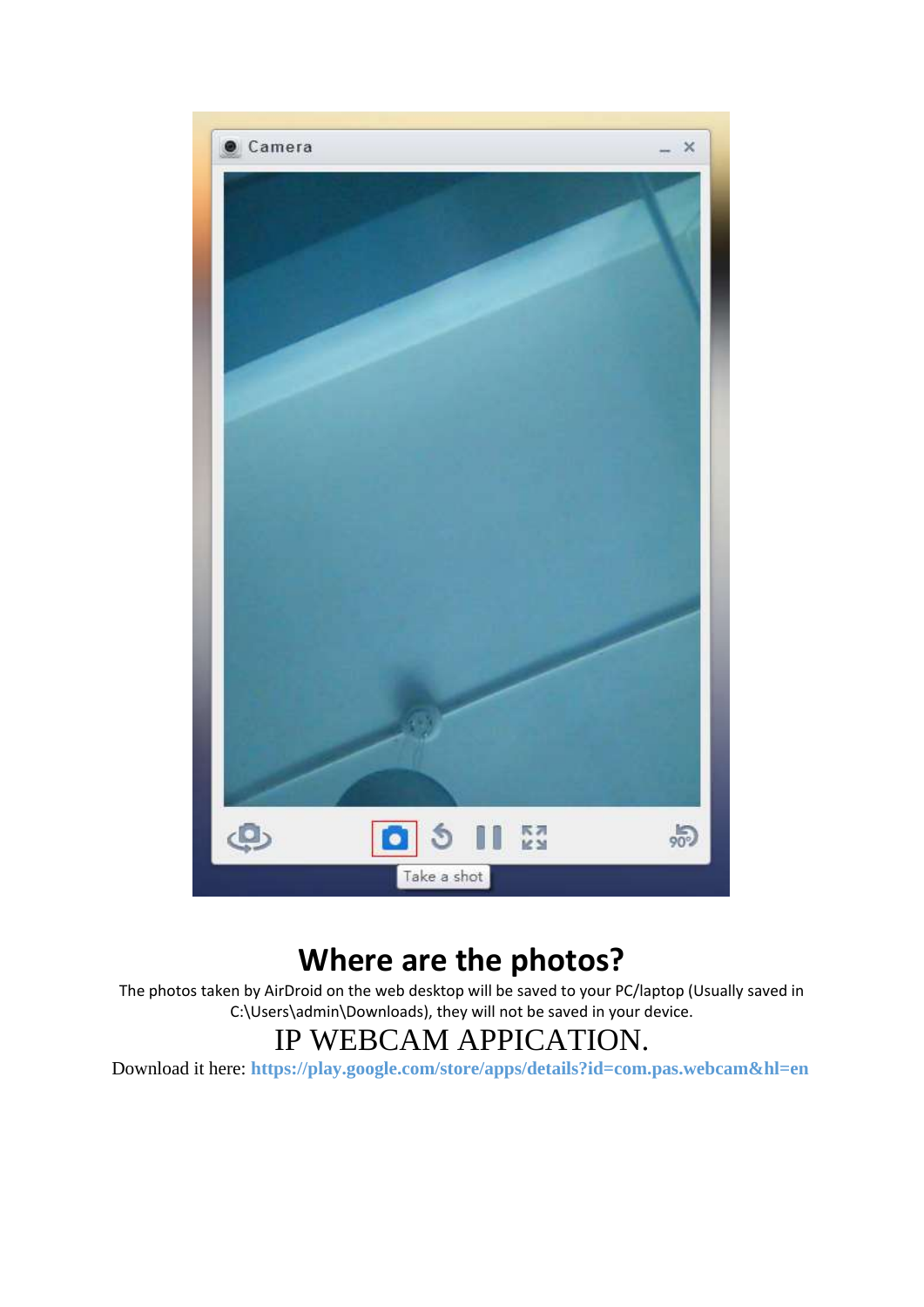

IP Webcam turns your phone into a network camera with multiple viewing options. View your camera on any platform with VLC player or web browser. Stream video inside **WiFi network without internet access.** So if you know your exam location Wi-Fi password this will be the greatest application to use. Optional Ivideon cloud broadcasting is supported for instant global access.

Two-way audio supported in tinyCam Monitor on another android device. Use IP Webcam with third-party MJPG software, including video surveillance software, security monitors and most audio players.

Features include:

- Video upload to Dropbox, SFTP, FTP and Email using Filoader plugin
- Several web renderers to choose from: Flash, Javascript or built-in
- Video recording in WebM, MOV, MKV or MPEG4 (on Android 4.1+)
- Audio streaming in wav, opus and AAC (AAC requires Android 4.1+)
- Date, time and battery level video overlay.

• Videochat support (video stream only for Windows and Linux via an universal MJPEG video streaming driver)

• Cloud push notifications on motion and sound, cloud recording for motiontriggered records, online video broadcasting powered by Ivideon.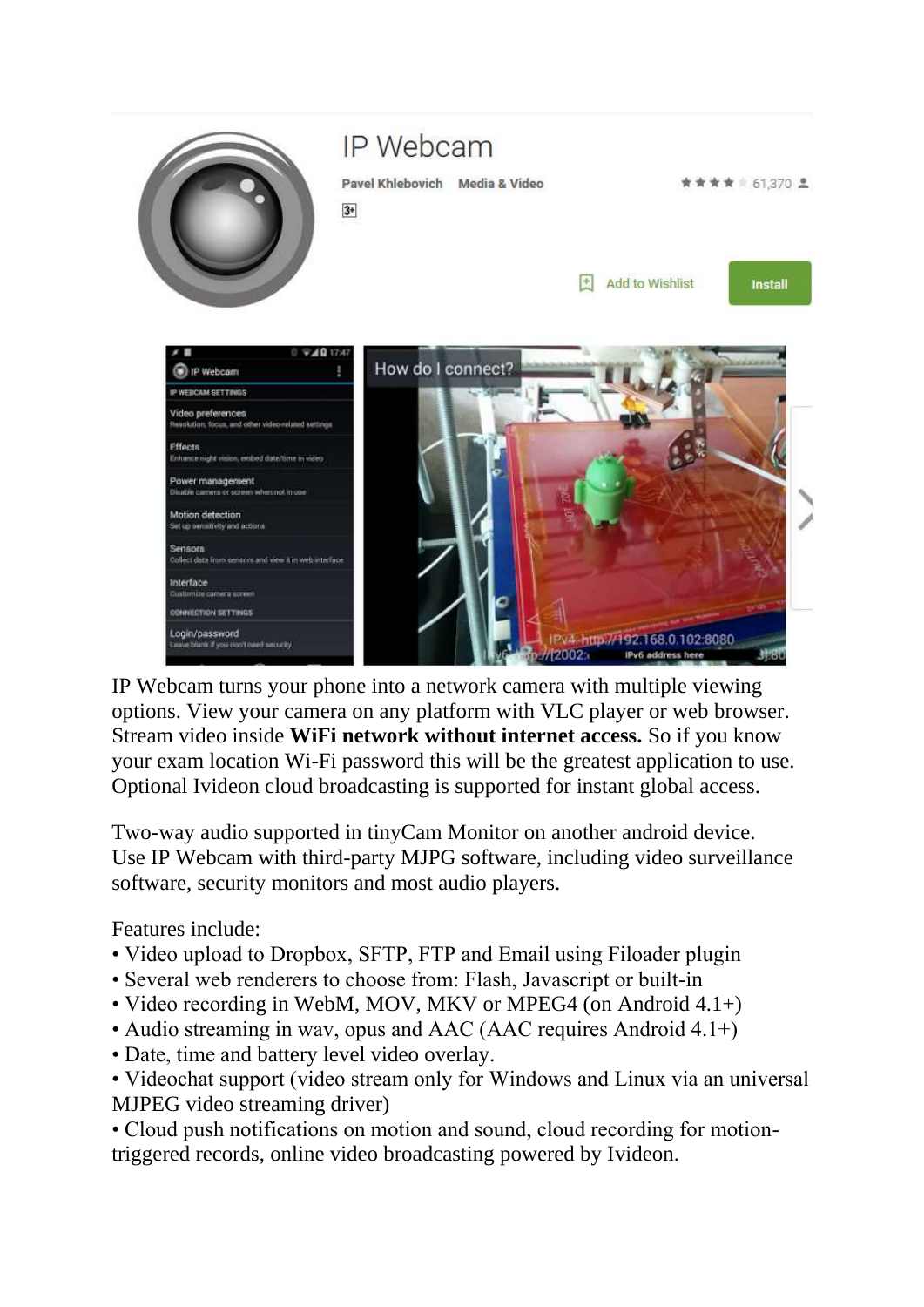Lite version is supported with unobtrusive ads. It's fully functional, but lacks Tasker integration, customizable user interface (only editor is present) and has a watermark over recorded videos.

So we recommend to go with



Ivideon cloud broadcasting is supported for instant global access: **https://www.ivideon.com/**

## **How to undo the Smartwarch Straps, before you can hide it.**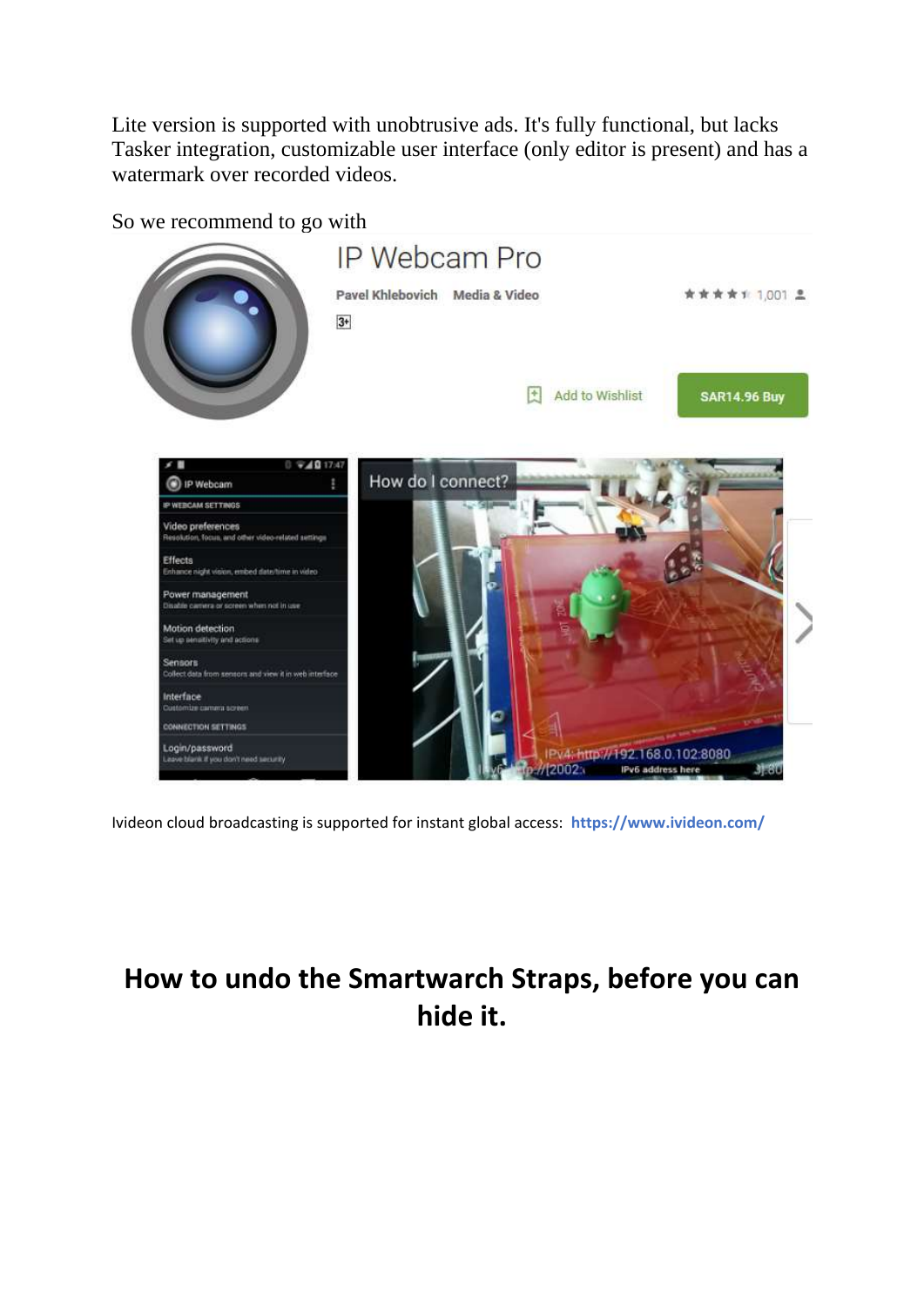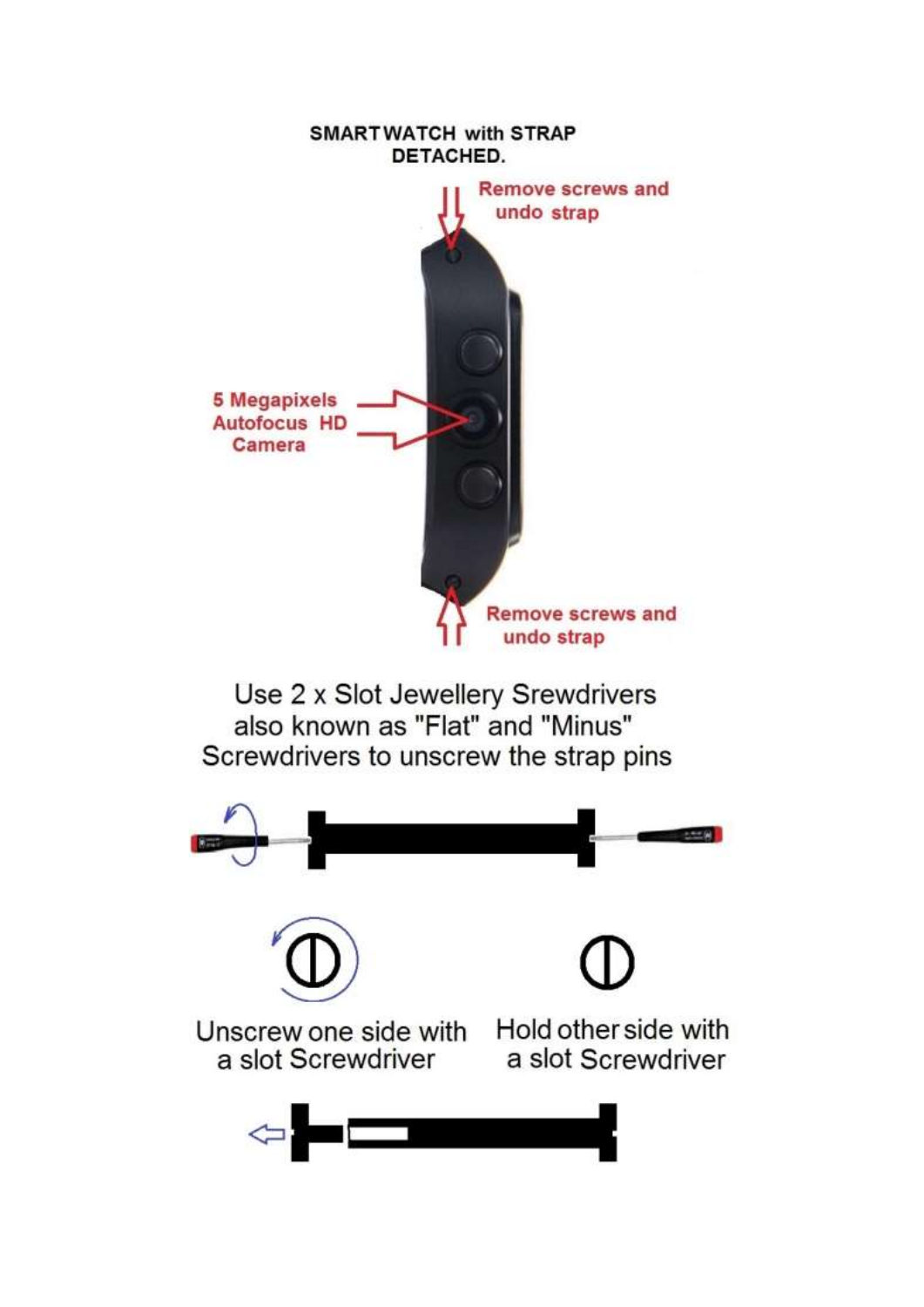### **STEP 3: PREPARE any LOOSE SHIRT**

Best shirt for the job is dark colour checker/striped shirt with roll-up sleeves. Like on image below:





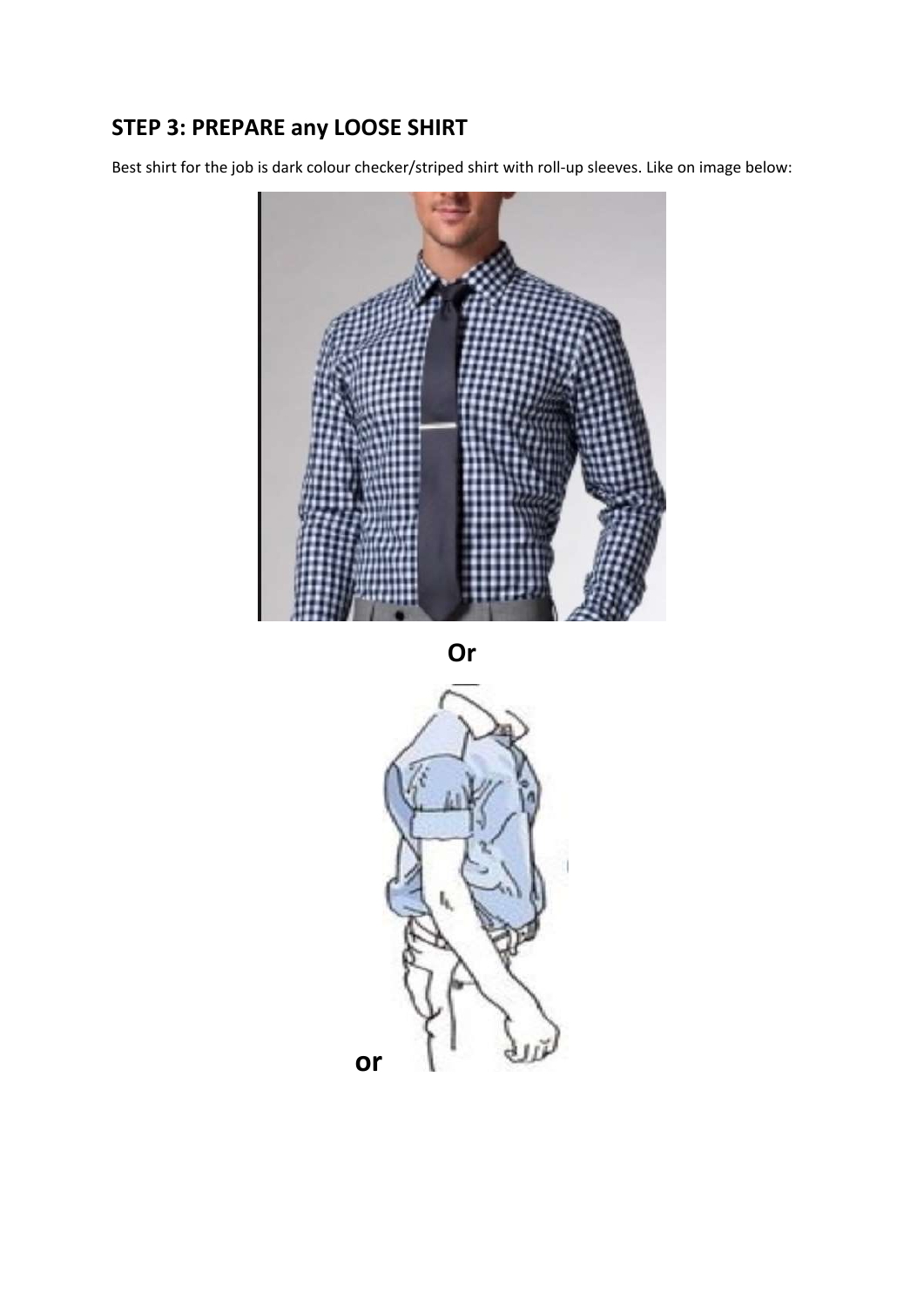

```
or
```


Next Step is to secure your Smart Watch Camera under your armpit: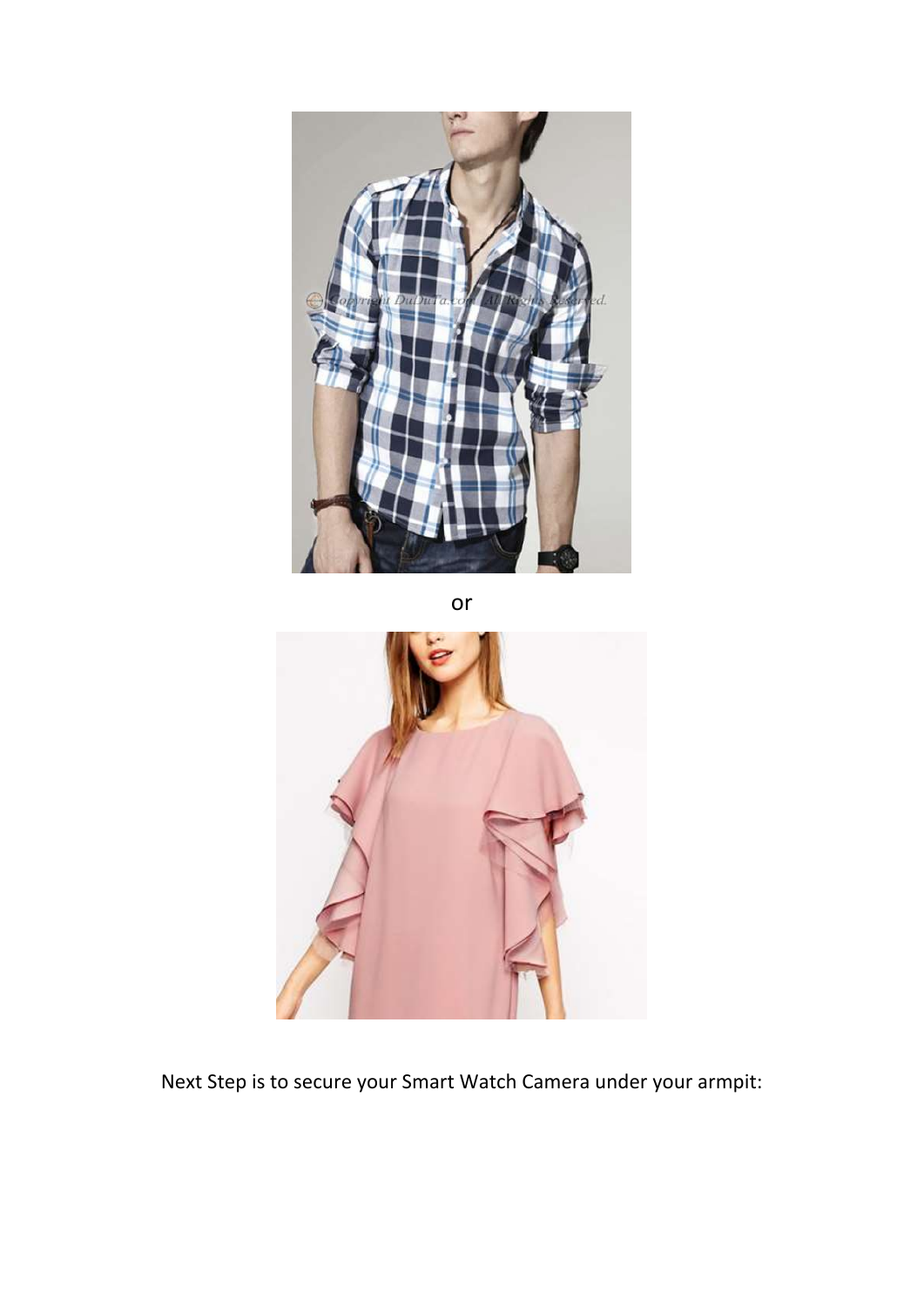

### Several Ways to secure your smart watch-Camera:

1. Best Method: Multiple-use: You can sew a tight small pocket to your shirt sleeve under armpit with help of invisible thread which will be provided. Piece of fabric will be also provided. After that you should make small hole for the camera, which will not be visible when you roll up sleeves

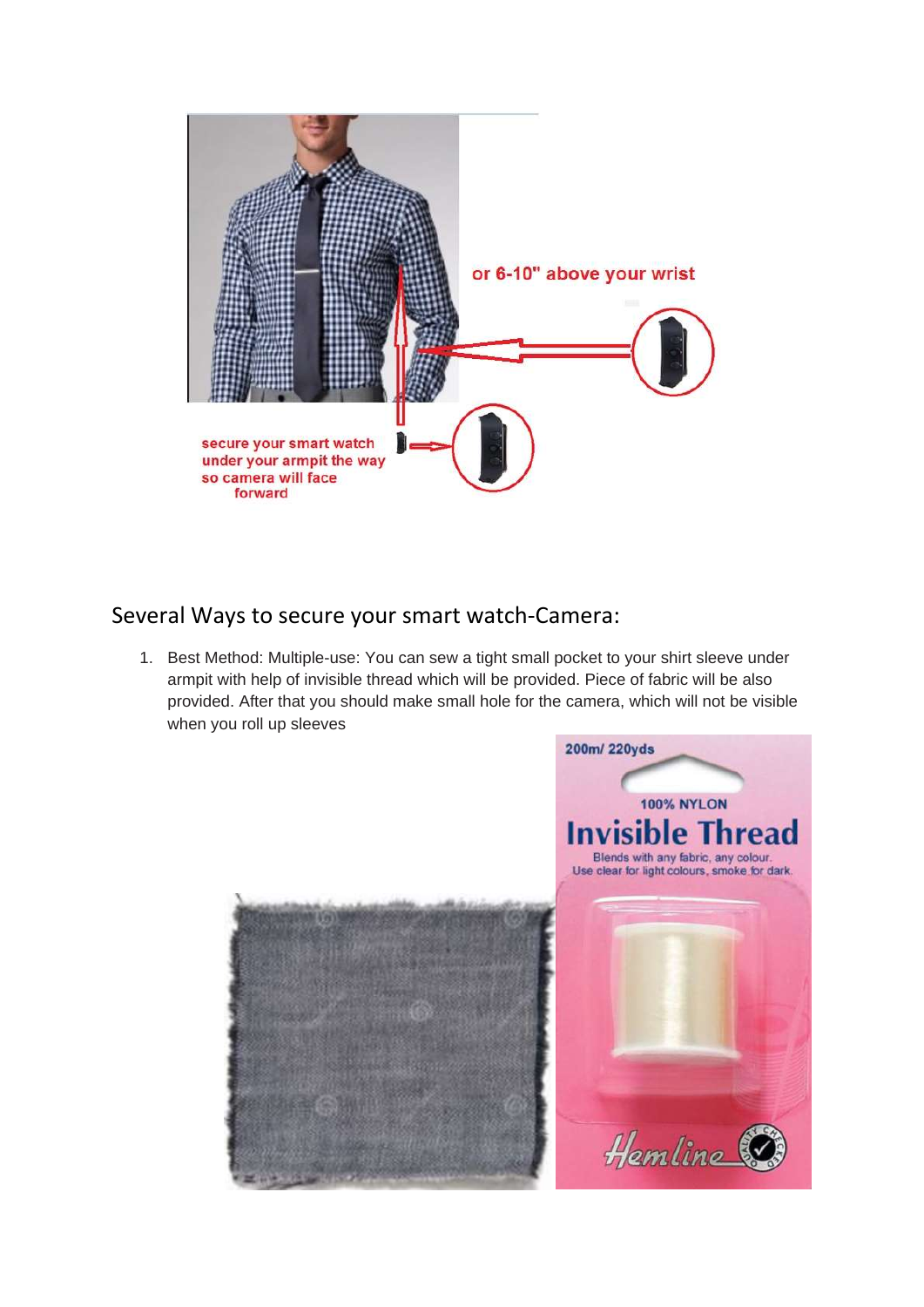2. You can use 2-sided Velcro-tape, which could be glued to your shirt and smart watch. No



3. You can securely attach by sewing smart watch to your sleeve under your armpit. You should use the watch wrist band pins to attach them to your shirt by an invisible thread



# 4. You can use PeelnStick™ Fabric Fuse Hem

 $T$ ape, which we will provide. You could simply glue the watch to your sleeve fabric. 5. You can use 2-sided Velcro-tape, which could be glued to your shirt and smart watch. No sewing required.

6. You can simply put your watch in a small zip-lock bag (provided) and duct-tape it to your arm !!!!

To expose camera: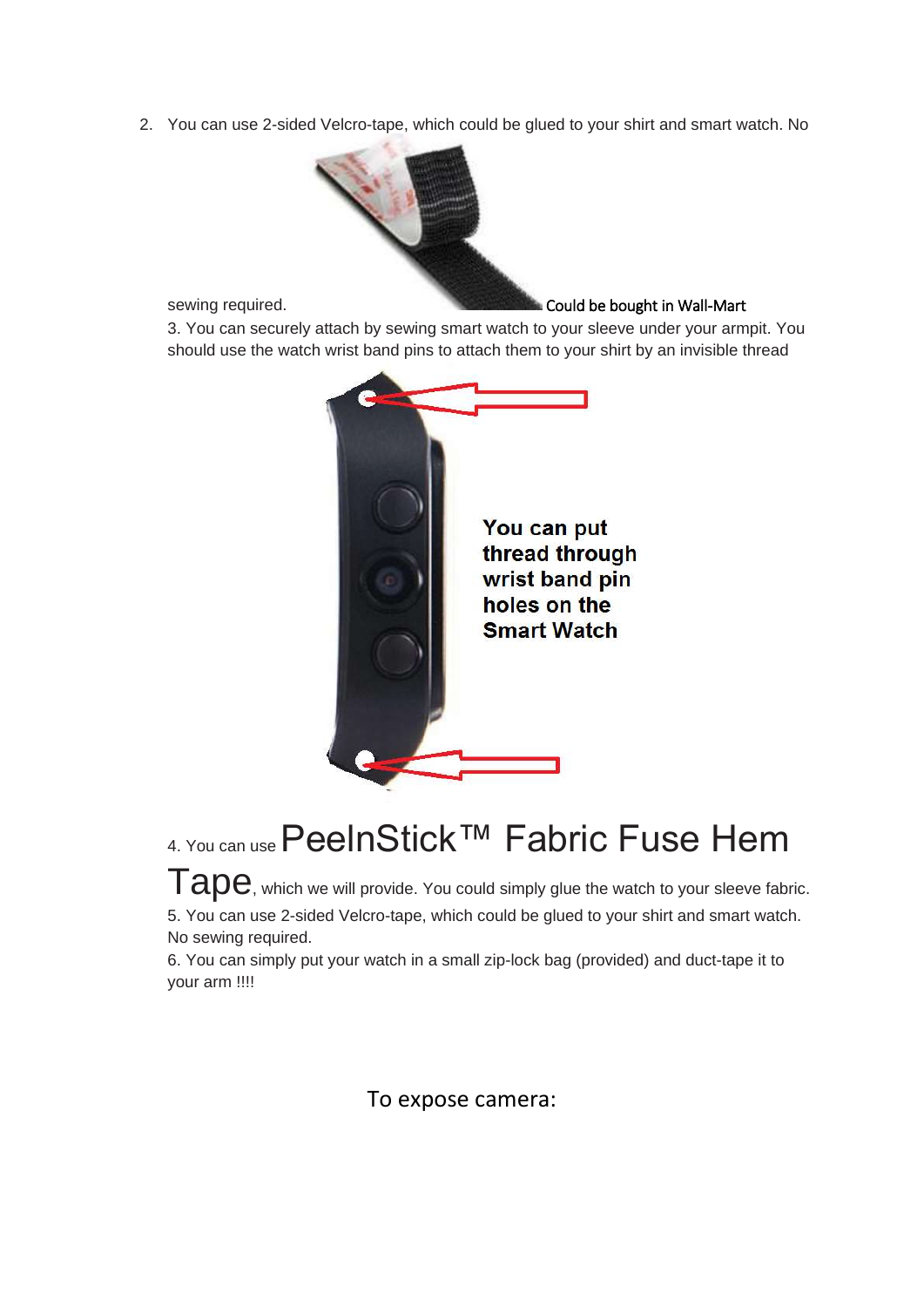

To hide small hole for the camera just simply roll-up your sleeve.<br>To expose the camera slightly unroll the<br>sleeve. Even one touch should be enough